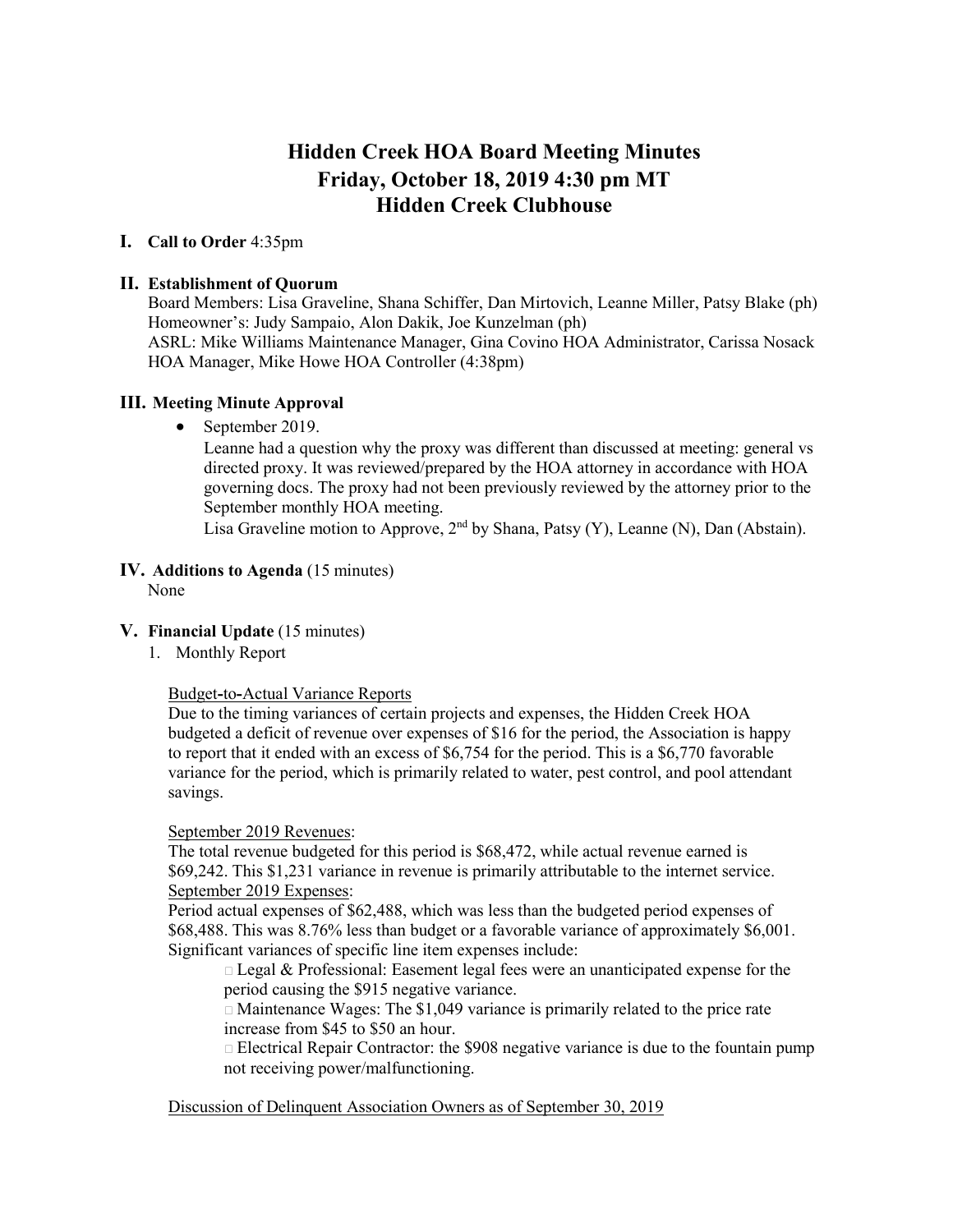$\Box$  After review of this report, there are two 91 plus day balances listed as of September 30, 2019 that total \$4,291. These accounts have been turned into Wrona Dubois for legal action.

Capital Reserve Budget vs. Actuals for the Period Ended September 30, 2019

 $\Box$  Unanticipated capital expenses: There was \$7,934 of capital expenditures on replacing the clubhouse window and striping the parking lot.  $\Box$  Planned capital expenses: The roofing, metal railing, entrance landings, landscaping, and water valves during the period totaled \$3,377.  $\Box$  Summary: Year-to-date planned and unplanned capital budget expenses total at \$197,026, however, with the refund of the asphalt company of \$51,927 brings the total

\$145,099 for year-to-date expenses.

Questions:

- Legal was approved up to  $$5K$  in September for MRW issues, but was not updated on the budget. The Board approved these expenses for the month, so legal expenses were anticipated to be over budget.
- \$400-\$500 income has been made monthly from the investment portfolios.
- The financial numbers that will be reported at the Annual Meeting will be YTD through August.
- Mike Howe will follow up with attorney on delinquent accounts and report back to the Board.

## **VI. Governance** (45 minutes)

- 1. Compliance Committee: ASRL will continue the patrolling of the community for violations of the Rules & Regs as included in the PMA contract. In addition, Board members will continue to report on Buildium and to ASRL while they are onsite.
	- It will be beneficial to clarify the frequency in the contract (weekly?) and find out the "shortlist" of items for ASRL to watch and send warnings regarding (i.e. charcoal BBQ's, window coverings) \*ASRL to present more information on the Barnacle System.
- 2. ARC:
	- Remodel Application(s) Unit 8B exterior application Lisa Motioned to accept ARC summary recommendations as written, Shana  $2<sup>nd</sup>$ , Patsy  $(Y)$ , Dan  $(Y)$ , Leanne  $(Y)$
	- Remodel-Modification Updates
		- ASRL reports approval of 3B interior modification of interior landing.

Mike Williams reported on progress of outstanding remodel/modification projects:

36C- still waiting on siding repair

25D- hot tub - passed

37C- hot tub – passed

37B- hot tub passed

38D- concrete patio finished pending confirmation of sprinkler repair

17A2- window, AC, screen door - passed

29B- hot tub pad – passed

- 33B- in progress, Release was obtained from owners by ASRL
- 25D- pending patio, AC lines still need painting

13B2- interior work unable to verify, no response from owner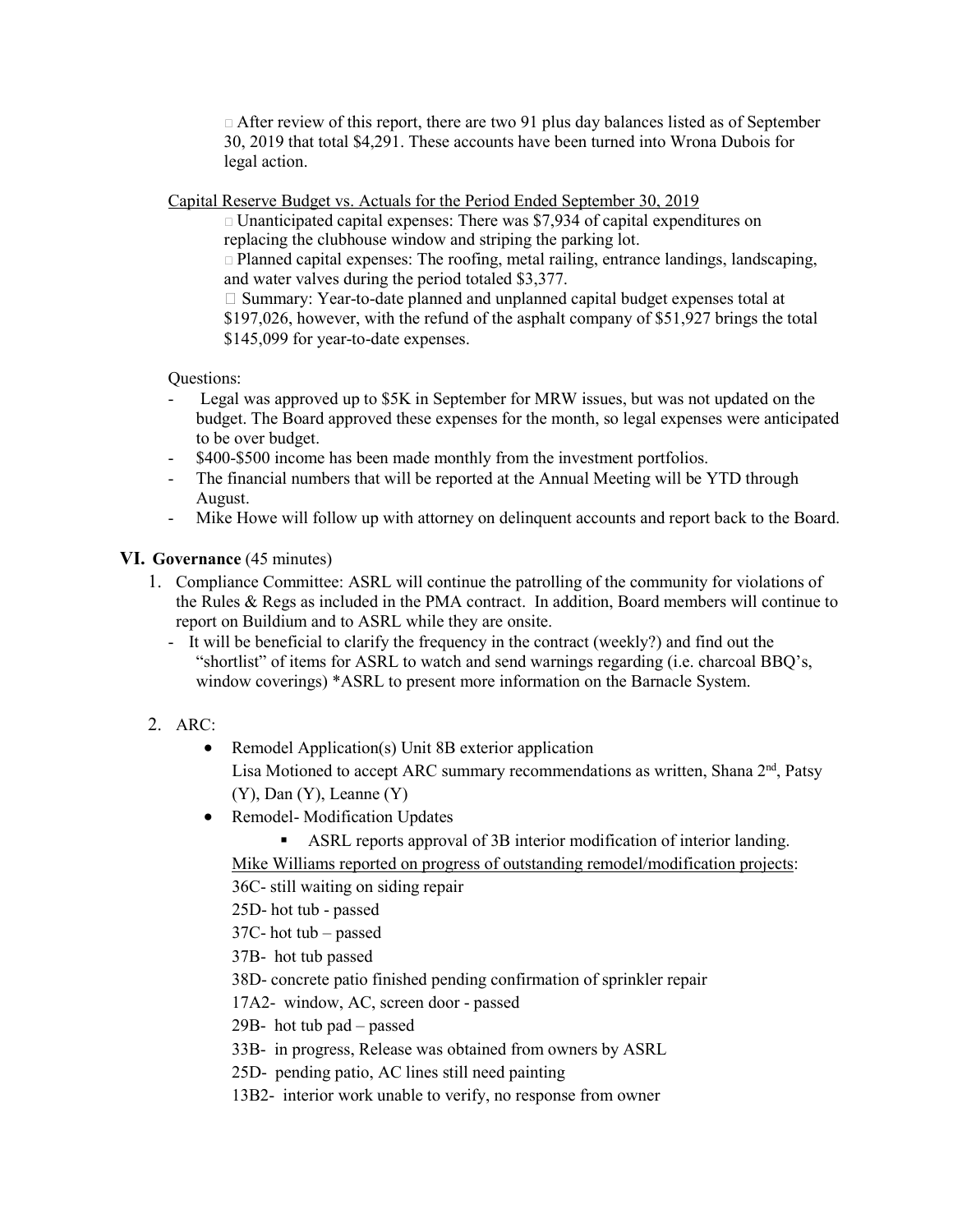26C- not inspected 20B- decking in progress 3B- interior remodel, passed This information will be emailed next month in the Board packet.

- HOA Manager Modification Approval Checklist This will be what the maintenance manager fills out to make sure all items have been completed. This is an internal document to be used by management. Lisa motion to approve, Patsy  $2<sup>nd</sup>$ , Shana (Y), Leanne (Y), Dan (Y) motion carries
- 3. Mountain Regional Update

Carissa reported that all easements and deliverables have been given to MRW. The Amended CUP was filed with all supporting documents, including a letter from the HOA that the community was surveyed and owners are in support of the new location. The filing fee was paid by the Association at a cost of \$500. The bill is still outstanding to Alliance for \$2400- \$2800 for surveying. Unless, MRW insists on the letter of intent, the HOA will not have the attorney draft the letter. MRW gave the HOA a side letter that they will agree to use the HOA standards for roofing materials and paint colors.

- 4. TCFC

> Regarding the email that Jim sent: TCFC counter offer was for \$15K to settle all outstanding items, which Jim Simmons advised to take considering the changes that are taking place. Items dumped near tennis courts will be removed, hydroseeding of natural grasses and wildflowers along either side of Frostwood Boulevard adjacent to Hidden Creek parcels. TCFC to draft all required wrap up agreements needs, releases, easements or other documents required to summarize and conclude all historical agreements between the parties.

Lisa motion to approve the \$15K presented by TCFC, Patsy 2<sup>nd</sup>, Shana (Y), Leanne (Y), Dan (Y), motion carries. ASRL to communicate with TCFC.

## **VII. Maintenance Report** (25 minutes)

## **Completed**

- 1. Fix sprinkler leaks throughout property
- 2. Hot tub refinished
- 3. WiFi and landline installed at clubhouse & maintenance building (password protected)
- 4. Installed security cameras at clubhouse
- 5. Broken windows at clubhouse replaced
- 6. Closed pool
- 7. Sprinklers blown out
- 8. Painted wooden parking signs
- 9. Stop and Waste valve stations installed within budget
- 10. Replaced faucet in men's bathroom at clubhouse
- 11. Removed pond fountain for season and treated the algae (safe and organic for fish and ducks)

## **In Progress**

1. Landing and Stairs project in Georgetown: 2nd floor landings are priority, all safety issues (tread replacement) will be handled this year. Complete painting may be delayed to spring of 2020. ASRL has not received any change orders to date, but anticipates there may be a small